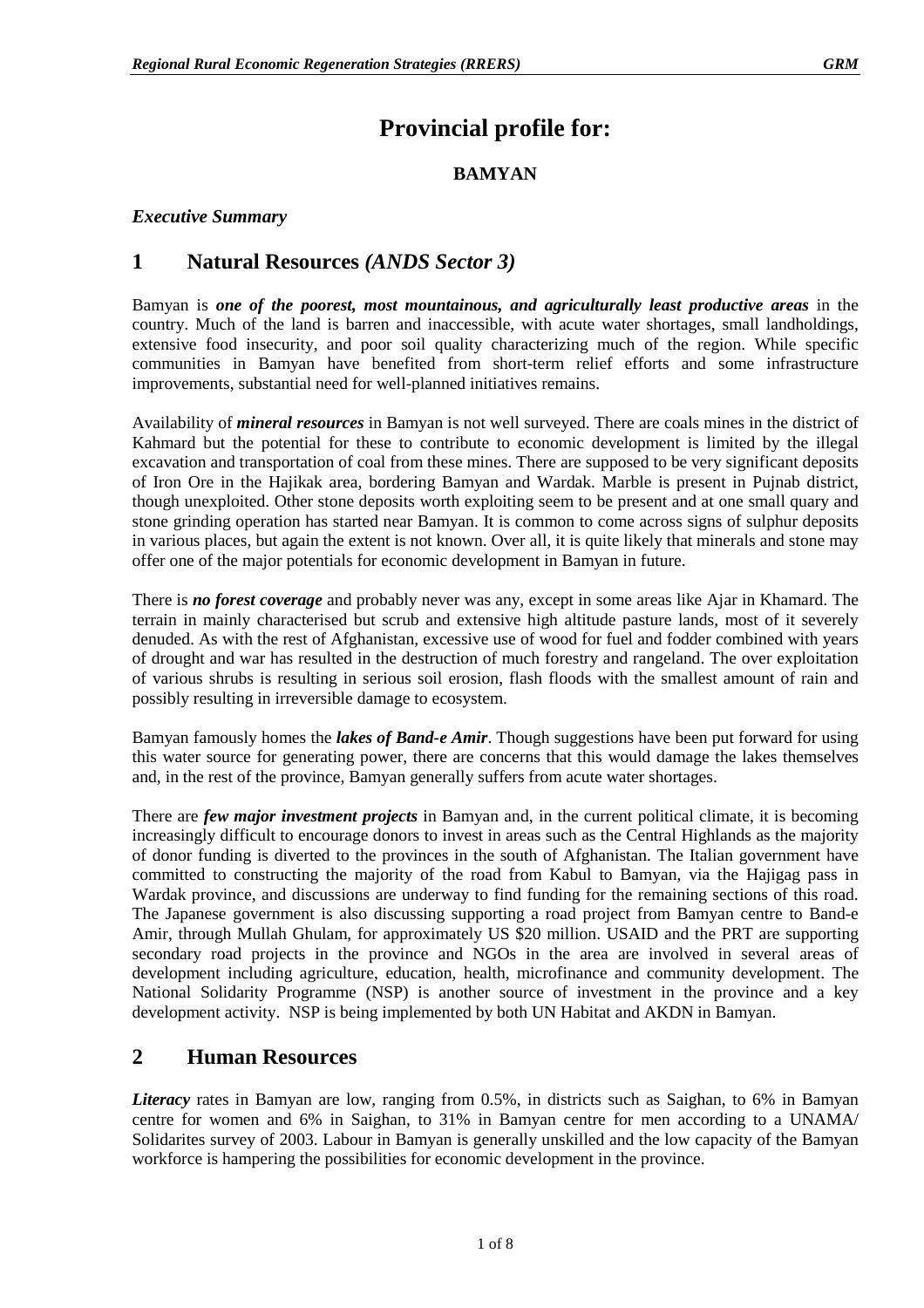Years of conflict and drought resulted in *substantial population movements* both within and out of the province. Though returnees have come to Bamyan, the scarcity of land and lack of economic opportunity reduces the incentives for people to settle in the province. These same trends encourage migration out of the province. Seasonal migration is particularly prevalent when, during the winter, many from Bamyan travel to the main cities in Afghanistan. There is currently little movement within the province as Bamyan centre does not offer the economic opportunities to encourage this trend.

Most of Bamyan's *schools* were either destroyed during the war or were never there due to the discrimination Hazara's faced from the central governments in the past. Many of these are being rehabilitated through support form the international aid agencies. Education for the girl child seems to be well supported by the community and one can see everywhere girls going to school, even where they have to walk for one hour each way. But slightly older girls, even 12-13 year olds, tend to drop out under community/family pressure if the distance to the schools is far. An associated problem has been the disruption of schooling for many during the war and as peace sets in, this has resulted in increasing demand for non-formal education. AKDN is currently running literacy and numeracy classes in three districts of Bamyan, but the need is huge and will need increased donor and government support.

The big other big problem in Bamyan is the *lack of sufficiently educated and skilled teachers*. It is difficult to find a teacher with grade  $12<sup>th</sup>$  education themselves, most are around the grade  $8<sup>th</sup>$ . This problem is more acute in case of women teachers. Programs for upgrading the skills of teachers, both methodological as well as subject knowledge, for regular teacher training, etc are much needed. Some agencies like AKDN as well as the government are running teachers training programs. AKDN is running accelerated learning courses for teachers in a couple of districts over winter.

There is *severe paucity of technical and higher skilled people* in Bamyan. Those who have them have migrated out of the country or live and work in Mazar and Kabul and are not interested in coming back given the infrastructure and facilities in Bamyan. This represents one of the most fundamental hindrance to long term development in the province. There is need to build capacity around applied skills that can allow people to find employment and take the process of development forward. Similar situation prevails within the government and capacity building on various fronts is a key.

### **3 Agriculture** *(ANDS Sector 6)*

#### **3.1 Overview**

The main crops grown in Bamyan are *wheat, barley, beans and potatoes*. Most fields are 'snow-fed', irrigated by water from the melting snow following winter, or by springs and karezes. In general there is a single crop season and agricultural productivity is limited by difficult terrain, poor soil quality and harsh climatic conditions including severely cold winters, annual spring flooding and propensity to drought in the summer months. Given that *livestock is extremely important* for people in Bamyan, fodder crops are common as well; in places that have enough water and are lower than 2000 meters, people manage to take a fodder crop after their autumn planting harvest.

In general these problems have been exacerbated by *significant deforestation* in recent years, which has resulted in extensive erosion of land, leaching of soil and an increase of flooding and mudslides. Demographic pressures are also contributing to the further division of *landholdings* and the use of more marginal lands. It is estimated that 30% of the population in Bamyan is landless and amongst those who do own land the majority own small landholdings of 2-3 geribs. Most farming is subsistence based and there is very little market activity in the agricultural sector. Many families, both landless and those with little land, work as sharecroppers and receive anywhere between a fifth to a quarter of the yield depending on their inputs.

Over the last 20-30 years, increased pressures in the agricultural sector, combined with a reduction in dairying and wool-based handicraft production, a concentration on imports and food grains has led to an increase in labour migration, reduction in investment, dependence on remittances and increased indebtedness. Schemes to encourage the production of different crops which use less water, such as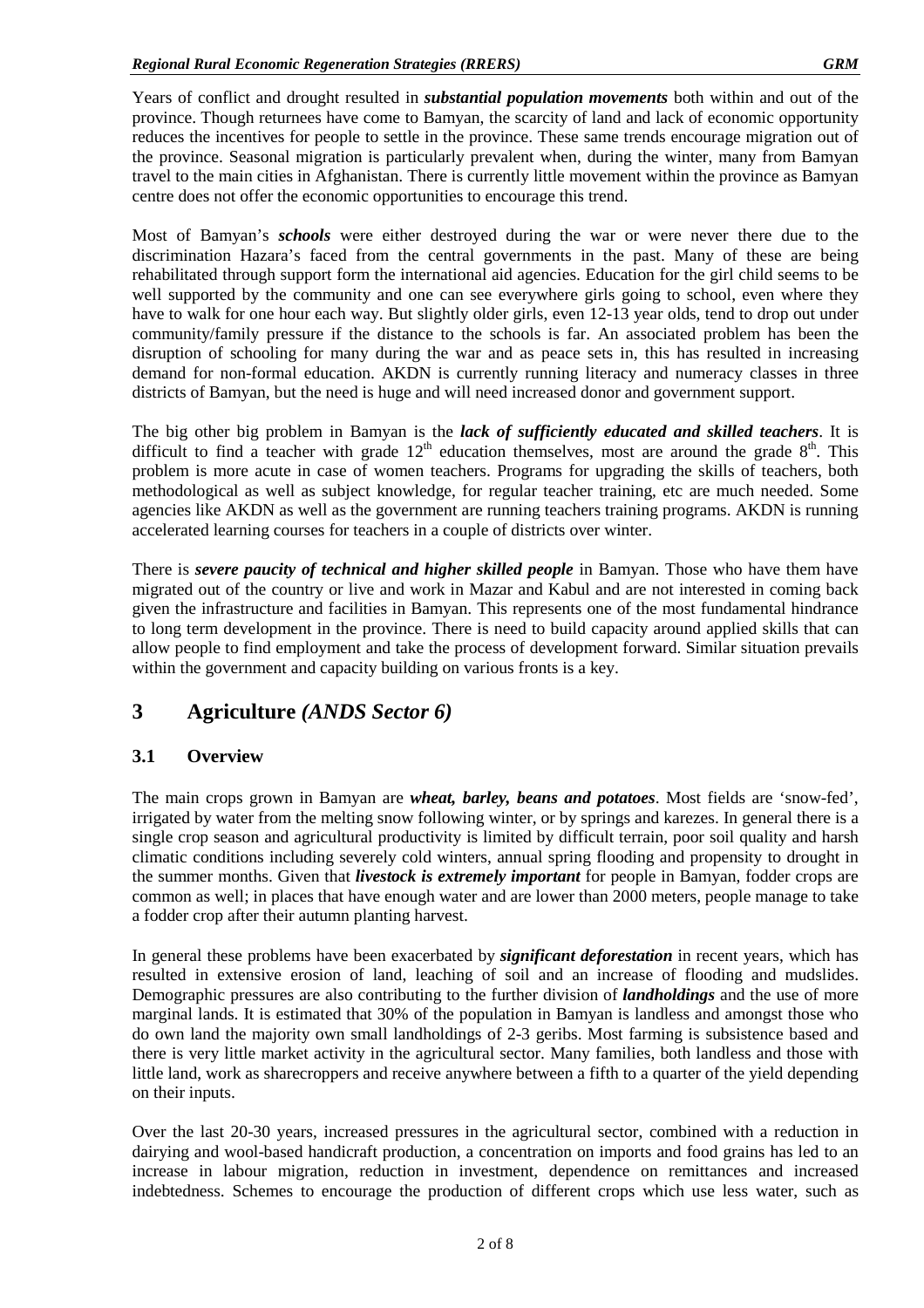maize, systems to allow for multi-cropping seasons, and processing of fruits could help mitigate some of these problems. Research into and projects in soil and bio-mass conservation are also vital to help alleviate the problems surrounding drought and the irrigation of crops. Improved productivity, linked to an appropriate market system, could allow for the agricultural sector to become a viable source of livelihoods in the province.

#### **3.2 Crops**

The main crops grown in Bamyan are wheat, barley, beans and potatoes. There is *little marketing* surrounding these crops. As *most farming in the province is subsistence based* there is frequently little surplus for selling. Farmers do sell potatoes from Shibar, Kahmard and Bamyan center, but over production, lack of regulated market (cheap imports from Pakistan) and a lack of storage facilities to maintain the harvest has often resulted in very low prices for this crop. Sale seems to be always in distress. *Very little crop diversification* is seen, with only some kidney beans and peas seen in some parts. Wheat and potato being the main crops, there is a need to work on the productivity of the same. Many agencies (mainly FAO and government) have introduced various varieties, but a regular system of farmer led trials needs to be developed along with production and supply chain of reliable seeds, once farmers have selected certain varieties (AKDN is currently doing some work on this front).

*Horticulture is a potentially lucrative area* for the province with the production of mainly apple and apricot, but also peach, cheery, walnuts and pears. These fruits grow mainly in Kahmard, with small orchards in parts of Punjab, Bamyan and Yakawalang. There is significant potential for the apple industry in Panjab, Yakwalang, parts of Shibar and Waras. However, providing market access is severely hampered by the poor state of infrastructure in the area, particularly the roads. The journey from Kahmard to Bamyan center takes approximately 5 hours and then the journey to Kabul a further 9-10 hours (trucks) on very poor roads in which it is difficult to prevent the fruits and vegetables from spoiling.

#### **3.3 Livestock**

Livestock is the *traditional source of livelihood* in the area and the one with the most potential for future development. Livestock is sold in both regional and national markets and small businesses have formed around the sale of veterinary medicines. Milk products like "kurut' are traditional and do have a market locally as well as in Kabul. However, years of war, drought and extensive deforestation and destruction of rangeland, which has reduced the availability of suitable fodder for animals, has severely disrupted livestock in the province. A MRRD/WFP report estimated that livestock numbers have reduced to 64 percent of 1990 levels. There are other estimates (DoA and community elders) that suggest that the current small ruminant population is only 25% of its pre-war numbers. This reduction in cattle population has increased the vulnerability of a population relying on a largely subsistence-based economy.

In this environment, programmes which provide veterinary and pasteurising services, fodder improvement, through agro-forestry and rangeland management, and herd improvement have great potential for providing economic development in the province. There is need to also investigate the potential for leather industry (hide collection, processing etc locally).

#### **3.4 Fisheries**

Although fish is available in some areas in Bamyan, such as Band-e Amir, Dare-e-chast (Yakwalang), Ajar valley (Khamard), rivers of Waras, there are only one attempt at trout farming near center of Bamyan, and none other commercial attempt at fisheries. There is need to look at the ecological consequences of introduced varieties (even accidental).

#### **3.5 Land tenure**

It is estimated that 30% of the population in Bamyan is landless and amongst those who do own land the majority own small landholdings of 2-3 geribs. The physical terrain in the province limits the potential size of landholdings and increased demographic pressure in recent years has resulted in the further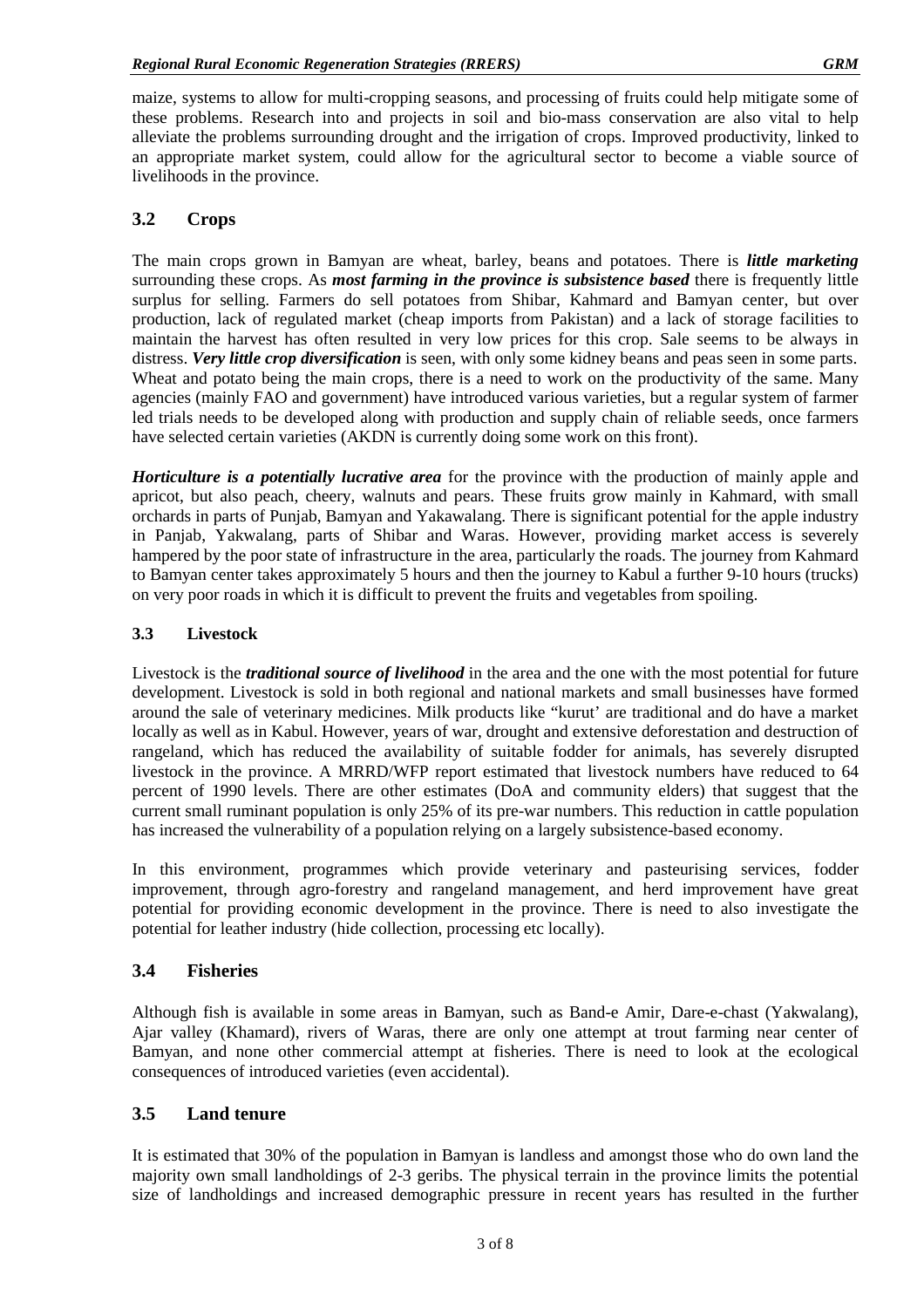division of these land-holdings to family members, resulting in the use of more marginal land. Issues of land ownership and access to resources are the main source of tension in the area and usually form around ethnic divisions, between Tajiks and Hazaras. The major cause of tension in the province, is the relationship with Kuchis in the province, especially in Panjab, Waras and Yakawlang, and the inherent conflict in interest between those who use land for pastoral purposes and those who cultivate land.

#### **3.6 Agricultural support services and input supplies**

Basic agricultural services and input supplies are available. Following the fall of the Taliban many humanitarian agencies focused on agricultural service provision and shops across the province now sell agricultural equipment and fertilisers. More sophisticated fertilisers and pesticides, and good quality seed (even that of wheat), are not available in the bazaar, but providing access to these inputs is possible with sufficient demand.

However, the potential growth of this sector is limited by the agricultural market type and size. Agricultural activity in the province is generally geared towards subsistence and is not sufficiently profitable. There is little growth in this sector (land and water constraints) and prevailing trends would suggest that this sector may actually decline with increasing pressures lessening the possibility for financial gain. But given the very low level of services at the present there is scope and gain in addressing this gap. Over all though, this reduces the incentives for those providing agricultural support services and input supplies to expand their businesses and develop long-term business plans. Encouraging the production and selling of alternative crops and fruits which are more profitable could, therefore, also benefit this business sector.

#### **3.7 Agricultural structures (farmer groups/organisations/larger farmers etc)**

The prevalence of subsistence-based farming, reduction in dairying and handicrafts activities and livestock numbers, and individualistic mentalities as a consequence of decades of war, opposition to the Soviet Union and its models of collectivization, has resulted in a *lack of farmer groups and organisations* in the province. The government though has three farmers cooperatives in Bamyan center (foladi valley), but they are not exactly well run, vibrant institutions. Agencies in the area are working to improve this situation by forming community committees and working through local shuras or newly elected Community Development Councils (CDCs). For example, AKDN has formed farmer groups through participatory methodologies including farmer field schools (FFSs) and participatory technology development groups (PTDs). Now fledgling institutions, these groups do have the potential for further development.

#### **3.8 Agriculturally related businesses**

The most significant agricultural business in the area involves the *selling of livestock inputs*, such as veterinary medicines, and some agrarian inputs, such as fertilisers and pesticides. There is limited selling of crops. Potatoes are sold but high production and lack of storage facilities to maintain the harvest has resulted in depressed prices. Various agencies in Bamyan are involved in agricultural activities and are working to increase the profitability of the agricultural sector, mainly through the production and selling of alternative crops and fruits. However, providing market access is severely hampered by the poor state of infrastructure in the area, particularly the roads. Long journeys on bad roads reduces the potential for selling fresh fruit and vegetables outside the province. For this reason, several organisations are concentrating on fruit processing and marketing activities such as apricot and Mulberry drying.

Medicinal plants and food additives, is another area that may carry significant potential as well as livelihood opportunities for the poorest (especially landless). AKDN with partnership of ICARDA is investigating some of this potential.

### **4 Other business activities** *(ANDS Sector 8)*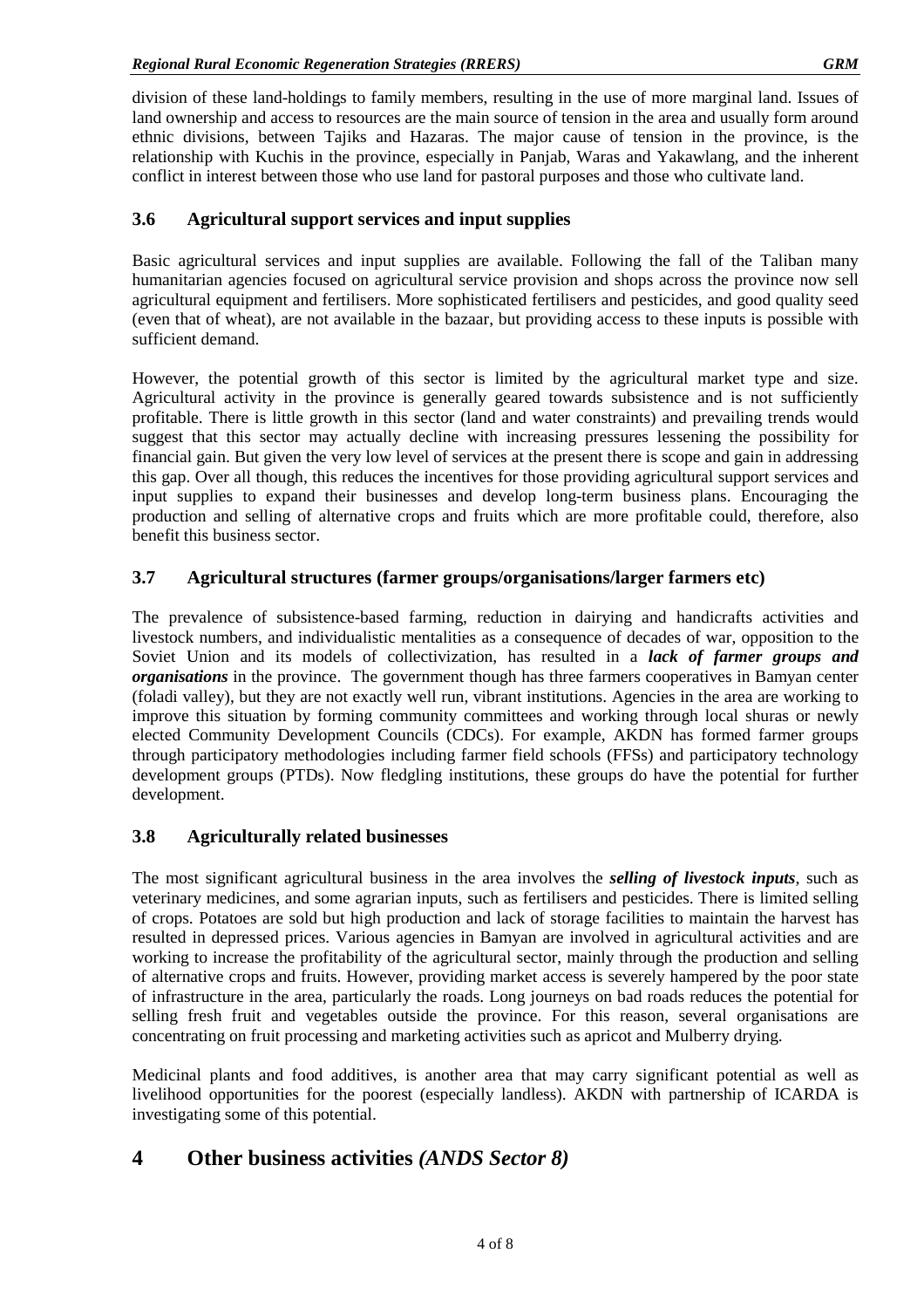Other business activities in Bamyan province include the construction industry, timber industry, handicrafts, mining and shops in the bazaar. There is no small manufacturing. There is potential development for the *construction industry* in the province, especially as the NGO law now restricts NGOs from undertaking construction work themselves. However, the capacity of contractors in Bamyan province is very limited and most agencies currently hire from outside the province.

The *mining* industry is a potential source of economic development but is poorly regulated and hampered by the illegal extraction and transportation of coal. *Handicrafts* is another potential source of business development as the long winters in Bamyan are conducive for activities such as carpet weaving. The *carpet weaving* industry in Shibar has already been formalised to some extent and exists in an informal capacity in districts such as Waras and Panjab. In general, the potential for business development is limited by a lack of skills in the area and the need to outsource.

In early 2006 a Chamber of Commerce formed in Bamyan to help small businesses operate and form business development plans. They work mainly with the shopkeepers in the bazaar. The Chamber of Commerce has the backing of the government, is in contact with the Afghan Chamber of Commerce and has received training from the Centre for International Private Enterprise (CIPE). This is a fledgling institution and its impact is yet to be seen.

Significant growth in small enterprise is being boosted by micro finance activity, especially in Bamyan Bazar, yakwalang bazaar by agencies like ARMP, CHF and BRAC.

# **5 Security** *(ANDS Sector 1)*

The security situation in Bamyan remains stable and access to communities is possible. Anti-government sentiments are rare though frustrations are expressed over the lack of support received from the central government in Bamyan despite the good security situation and lack of anti-government elements in the province. There are increasing concerns over the stability of provinces bordering Bamyan including Ghor, Wardak and Dai Kundi and the spill-over effect this could have on the province.

### **6 Physical infrastructure** *(ANDS Sector 8)*

A *lack of power and poor roads exists* as the largest current obstacle to economic development in Bamyan. There is no power grid in Bamyan and power is mostly produced through generators. The government is planning to place a diesel generator in the Bamyan bazaar to provide electricity to the shopkeepers, university and schools in the surrounding area. Demand for power within communities is high: the majority of projects implemented under NSP are either micro hydro power projects or solar panelling projects. The potential for water as source of power is limited by the scarcity of water in many areas in the province and that existing water sources often freeze during the winter period. Experience suggests that solar panelling is a good alternative in the absence of other potential sources, though it can only provide power for lighting purposes and not for industrial use.

The *roads* in Bamyan are in an enormously poor condition. There are two routes to Kabul: via the Shibar pass, through the province of Parwan, at a distance of 237 km, and through the Hajigag pass, through Wardak province, at a distance of 180 km. However, it takes approximately 8 and 6 hours respectively to travel on these roads and security is poor on the Hajigag pass. The district of Waras in Bamyan province is 191 km from Sar-e Asyab, via the Shatu pass, though it takes approximately 7 hours to drive. Furthermore, many of these roads are closed for long stretches during the year, often from November to April, due to heavy snowfall during the winter period and flooding during the spring.

*Access to services* remains minimal with virtually all services being provided by the assistance community, most often on the basis of accessibility rather than need. Critical health problems include low vaccination rates, widespread incidence of water borne diseases and high levels of infant and maternal mortality. Education remains a key priority for the region given the need for improved access and quality of education. Veterinary services are being provided through a system of livestock development centres and veterinary field units provided by AKDN, DCA and Oxfam.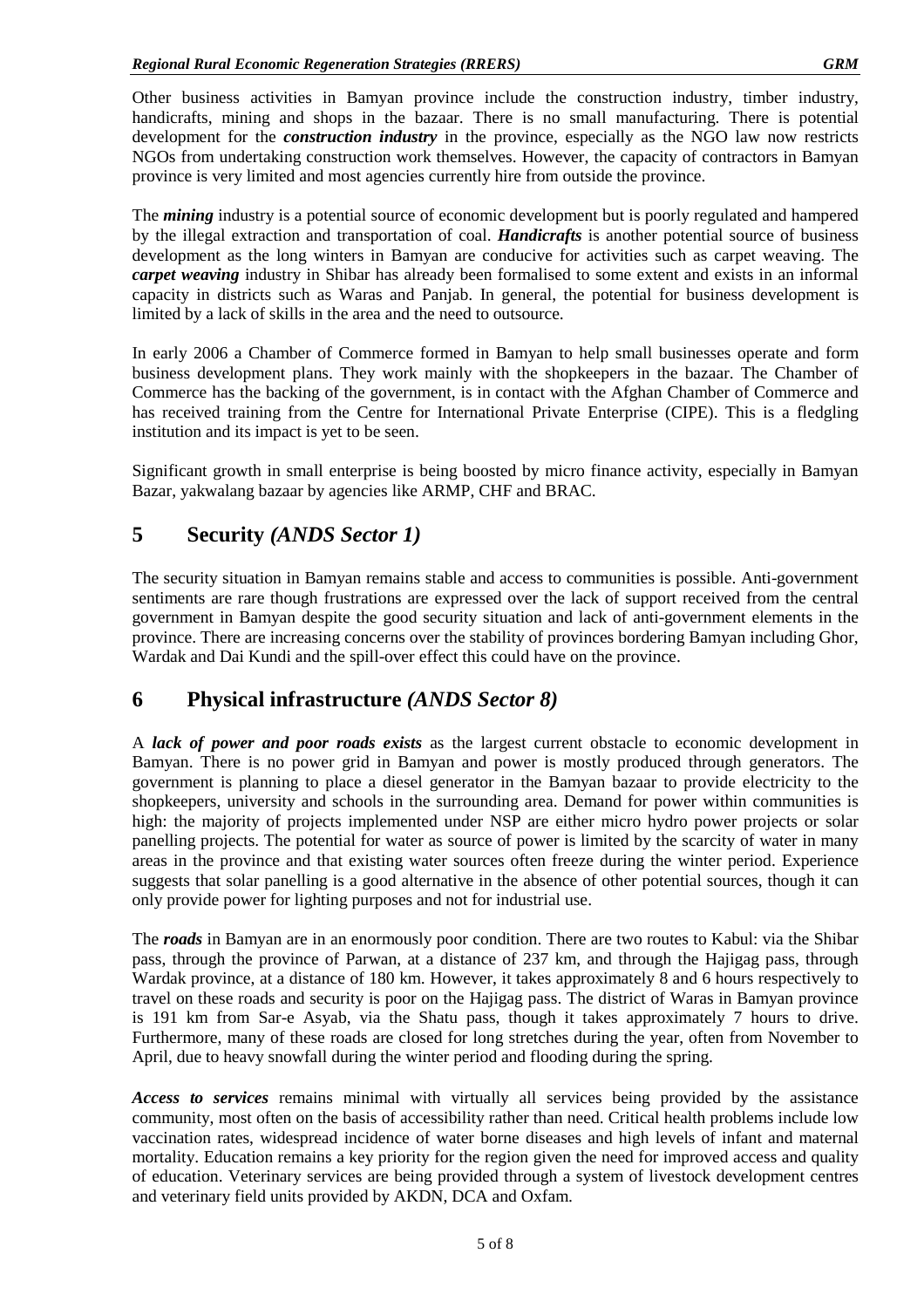### **7 Institutional constraints** *(ANDS Sector 8)*

There is a *general lack of legal and social structures* in the province with which to create an enabling environment for business and agricultural development. The government has little capacity with which to establish such a legal framework and has shown little initiative in resolving conflicts surrounding issues of land ownership. This environment is compounded by a lack of business capacity and skilled labour in the province.

## **8 Credit**

There are several agencies in Bamyan, including Afghanistan Rural Microcredit Programme (ARMP), Bangladesh Rural Advancement Committee (BRAC) and CHF (only Bamyan center), providing microfinance services. However, these agencies in general do not provide loans to the most inaccessible areas, where it would be difficult to collect monthly instalments, and loan systems are often inflexible. ARMP is the only agency with operations in five of the seven districts of Bamyan, though their outreach is limited as of now and loan instruments and requirements not yet very conducive for bulk of the population. Informal lending systems do exist but service charges are often inhibiting, ranging from 100- 150% annually.

### **9 Stakeholders**

Vice President Khalili and Wolesi Jirga member Akbari remain the most influential figures at the national level in Bamyan though their involvement in specific issues of economic development in the province would be limited (3). Governor Habiba Sarabi is dedicated to improving economic development in the province but is constrained by a lack of resources, her position as a female Governor, and limited capacity in many of the line ministries in the province. However, her active involvement in all programmes in the area is critical (1). The Provincial Council is potentially a key stakeholder (1). They are active within the province, conducting road missions and meetings to gauge community needs, and reporting back to the provincial government on this. They participate in government coordinating bodies where they act in both an advisory and monitoring role and are keen to increase their involvement in developing government policy in coordination with the provincial authorities.

UN agencies and NGOs are active in the province in various sectors including agriculture, education, health and micro-finance. To date, coordination between these various agencies has been poor though steps are being taken to rectify this. Many agencies are limited by small budgets which are increasingly diminishing in the current political climate as donor funds go to programmes in the southern provinces of Afghanistan. Encouraging the participation of all agencies in this process is important (2) though there are certain key agencies in the province whose participation will be vital including the PRT, AKDN, UNAMA, UNHCR, UN Habitat, FAO, Solidarites, NRC, ADRS, Suhada, and AADA (1). Civil society and media presence in Bamyan is extremely limited (2). Radio Bamyan and TV Bamyan have shown great initiative in their programmes but are hampered by an acute shortage of resources. Furthermore, the impact of media is limited in the province. For example, radio signals for local stations do not go beyond Bamyan centre.

The role of traditional shuras is diminishing due to the presence of Community Development Councils (CDCs) elected as part of the National Solidarity Programme. Members of these shuras have generally taken part in the NSP process and there has been a smooth transition between the two systems of community representation. This is not the case with the ulema shuras who are feeling increasingly marginalised due to the NSP process. Steps are being taken to incorporate members of these shuras into the NSP programme where possible but many members of the ulema shuras do not feel that they should have to take part in this programme. Alleviating feelings of marginalisation and working in collaboration with the ulema shuras is crucial for the success of projects at the community level. However, the Community Development Councils (CDCs) remain the key body at the community level (1).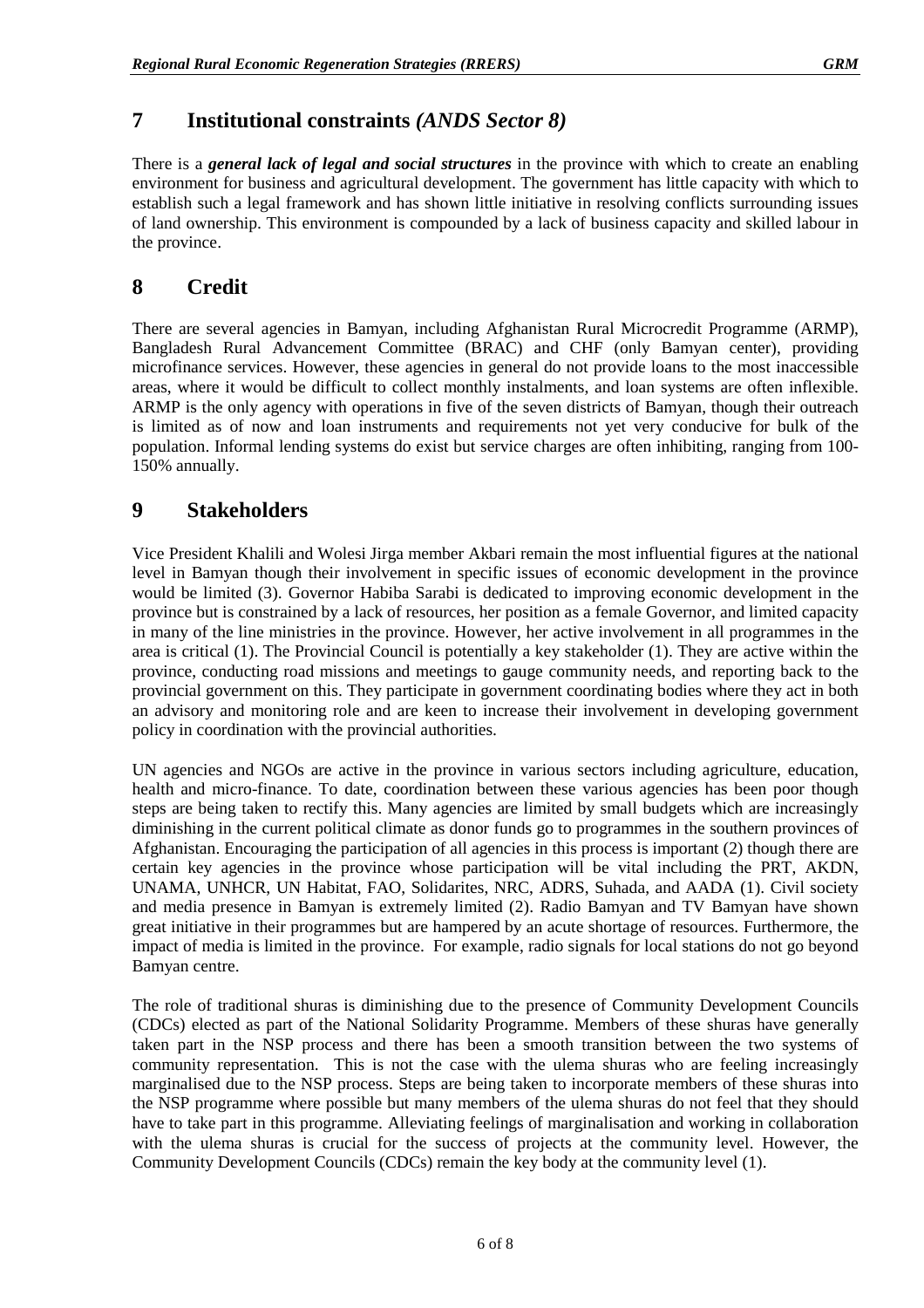#### **10 Summary of key potential development opportunities**

There are several sectors which show potential for development if they receive sufficient investment including livestock, horticulture, rangeland rehabilitation, carpet weaving and handicrafts. Growth in the agricultural sector requires initiatives to alleviate problems associated with small landholdings, poor soil quality and water shortages. This requires research into soil and bio-mass conservation and alternative crop species and cropping systems with the view to implement the findings of such research in the future. Increasing the productivity of the agricultural market would also enhance the feasibility of business initiatives in this sector.

Providing power is essential for economic development in the province and the use of solar power for this purpose has demonstrated great potential. Increasing access to more flexible credit schemes (things like group lending without collateral) will also serve to encourage entrepreneurial enterprises in the province.

Economic development in Bamyan is hampered by the lack of capacity within the government and communities in the province. Increasing this capacity is crucial. NSP offers an important forum through which to strengthen the capacity of communities. Steps should be taken to strengthen the institutional capacity of the large number of Community Development Councils (CDCs) established as part of NSP to increase the leadership and management capabilities of local community leaders. Several organisations are expanding on this programme to form cluster-level development committees (CLDCs) to encourage collaboration between villages through the planning of joint cluster-level activities, and to share knowledge, experience and lessons learned through interaction, meetings and exposure visits. Building the capacity of these institutions will require long-term and continued interaction over a period of 10 to 15 years. Capacity building of the Provincial council, local NGOs, private sector too will be key towards this effort.

# **Annexes**

| <b>Institution</b>                     | Programme                                                                                                                                                                                                                                                                                                                                                                                                                              | <b>Location/Coverage</b>                                                                                        |
|----------------------------------------|----------------------------------------------------------------------------------------------------------------------------------------------------------------------------------------------------------------------------------------------------------------------------------------------------------------------------------------------------------------------------------------------------------------------------------------|-----------------------------------------------------------------------------------------------------------------|
| <b>UN</b>                              | UNAMA (coordination, government capacity building). FAO (alternative<br>livelihoods in Shiber, Panjab and Waras, literacy). UNHCR (returnee support). UN<br>Habitat (NSP in Yakawlang, Saighan, Kahmard). UNICEF (teacher training, text<br>book distributions, school construction). UNOPS (reconstruction - roads, bridges,<br>schools). ANBP (DIAG). UNDP (NABDP).                                                                  | Central Highlands (Bamyan<br>province, Dai Kundi Province,<br>district of Lal wa Sarjangal, Ghor<br>province).  |
| NZ Govt (PRT,<br>NZAID)                | Security. Government capacity building (particularly army and police). Government<br>infrastructure. Support to Governor's priority projects.                                                                                                                                                                                                                                                                                          | Mainly Bamyan Centre but also<br>district support                                                               |
| <b>US Govt</b><br>(USDOS, USAID)       | Government capacity building. Government infrastructure.                                                                                                                                                                                                                                                                                                                                                                               | Mainly Bamyan Centre but also<br>district support                                                               |
| <b>AKDN</b><br>(AKF,<br>AKHS.<br>ARMP) | Rural development: natural resource management, Watershed development,<br>Livestock development,. Forestry and rangeland, Agriculture extension, Horticulture<br>development, education, water and sanitation, community development, business<br>development. Health Services. Micro-finance. School Construction and other<br>infrastructure works. Capacity Building (NGO, Govt, Community leaders). NSP<br>(Shibar, Waras, Puniab) | Bamyan province and Sheikh Ali<br>and Surkhi Parsa districts in<br>Parwan Province.                             |
| Solidarities                           | Natural resource management (nurseries, livestock, seed improvement). Small scale<br>infrastructure. Winterisation and disaster response. Limited gender activities.                                                                                                                                                                                                                                                                   | Bamyan, Kahmard, Saighan,<br>Yakowlang                                                                          |
| Oxfam                                  | Natural resource management (nurseries, livestock, seed improvement). Community<br>development. Small scale infrastructure. Food security activities. Income generation<br>activities.                                                                                                                                                                                                                                                 | Panjab, Waras, Dai Kundi,<br>Sharistan, Lal wa Sarjangal.                                                       |
| <b>CHF</b>                             | Construction of schools and clinics. Microfinance                                                                                                                                                                                                                                                                                                                                                                                      | Construction in most Bamyan<br>districts. Microfinance in Bamyan<br>Centre currently with Yakawlang<br>planned. |
| CARE<br>International                  | School construction. Teacher training. Establishment and support of Parent Teacher<br>Associations and School Management Committees.                                                                                                                                                                                                                                                                                                   | All Bamyan districts.                                                                                           |
| Save the Children<br>(Japan)           | School construction. Teacher training.                                                                                                                                                                                                                                                                                                                                                                                                 | Bamyan centre, Yakawlang,<br>Shibar                                                                             |

**Annex 1: Summary of the main development activities in the province**